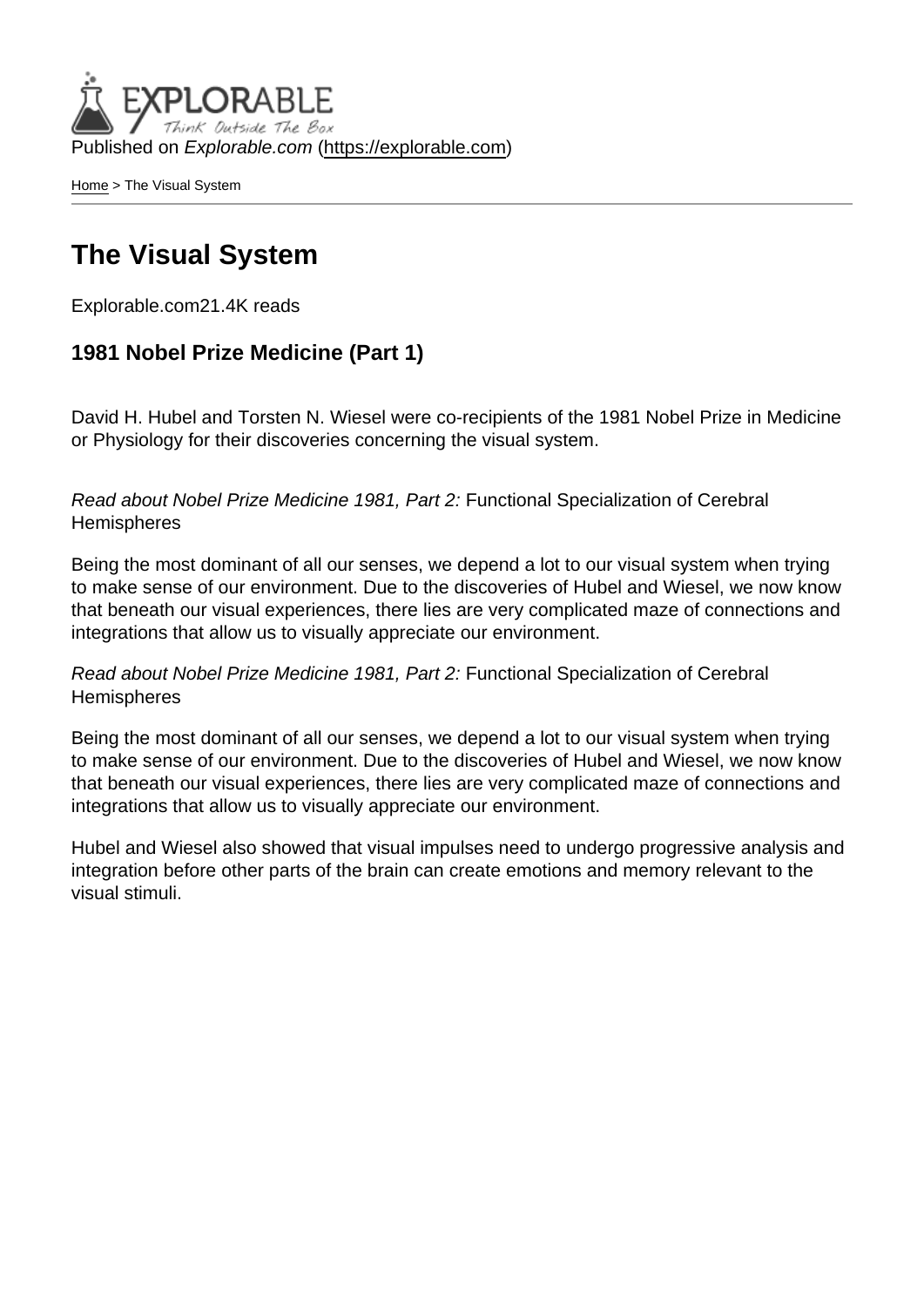

# **Background**

During the 1950's, very little was known about the complexity of the visual system. Very few researches were conducted regarding the mechanisms behind our sense of vision. In the early 1950's, Hartline tried to spark an interest in this field when he discovered that the visual input received the retina are divided, fine-tuned and sharpened along its pathway towards the visual cortex.

In the following years, Hubel and Wiesel tried to continue on this pioneering research and were surprised by the degree to which they were able to contribute to the knowledge not only in the visual system but also to the characteristics of other sensory system and the brain itself.

#### **The Winners**

David H. Hubel was born on the 27th of February 1926 in Windsor, Ontario. He enrolled in Strathcona Academy in Outremont and finished his basic schooling at the age of 18. During his stay there, his main hobbies were chemistry and electronics. He soon got tired of electronics since nothing he built ever worked. He then entered McGill College majoring in mathematics and physics which he finished in 1947.

Despite the lack of knowledge in biology, he applied to a medical school in McGill and was accepted. After graduation, he finished three years of hospital training, two years of residency in neurology which sparked his interest in the nervous system. In 1958, he moved to Wilmer Institute, John Hopkins Hospital to the laboratory of Stephen Kuffler where he started collaborating with Torsten Wiesel. Their collaboration lasted for more than two decades but the fruits of it were unrivalled.

Torsten N. Wiesel was born on the 3rd of June 1924 in Uppsala, Sweden. His father was the chief psychiatrist and head of Beckomberga Hospital and his mother was a housewife. He enrolled at Whitlockska Samskolan, a private school in their city. During his stay there, he was a lazy student who was more interested in sports than studies. At the age of 17, he started focusing more on his studies and did reasonably well in Karolinska Institute medical school, where he received his  $MD$  in 1954.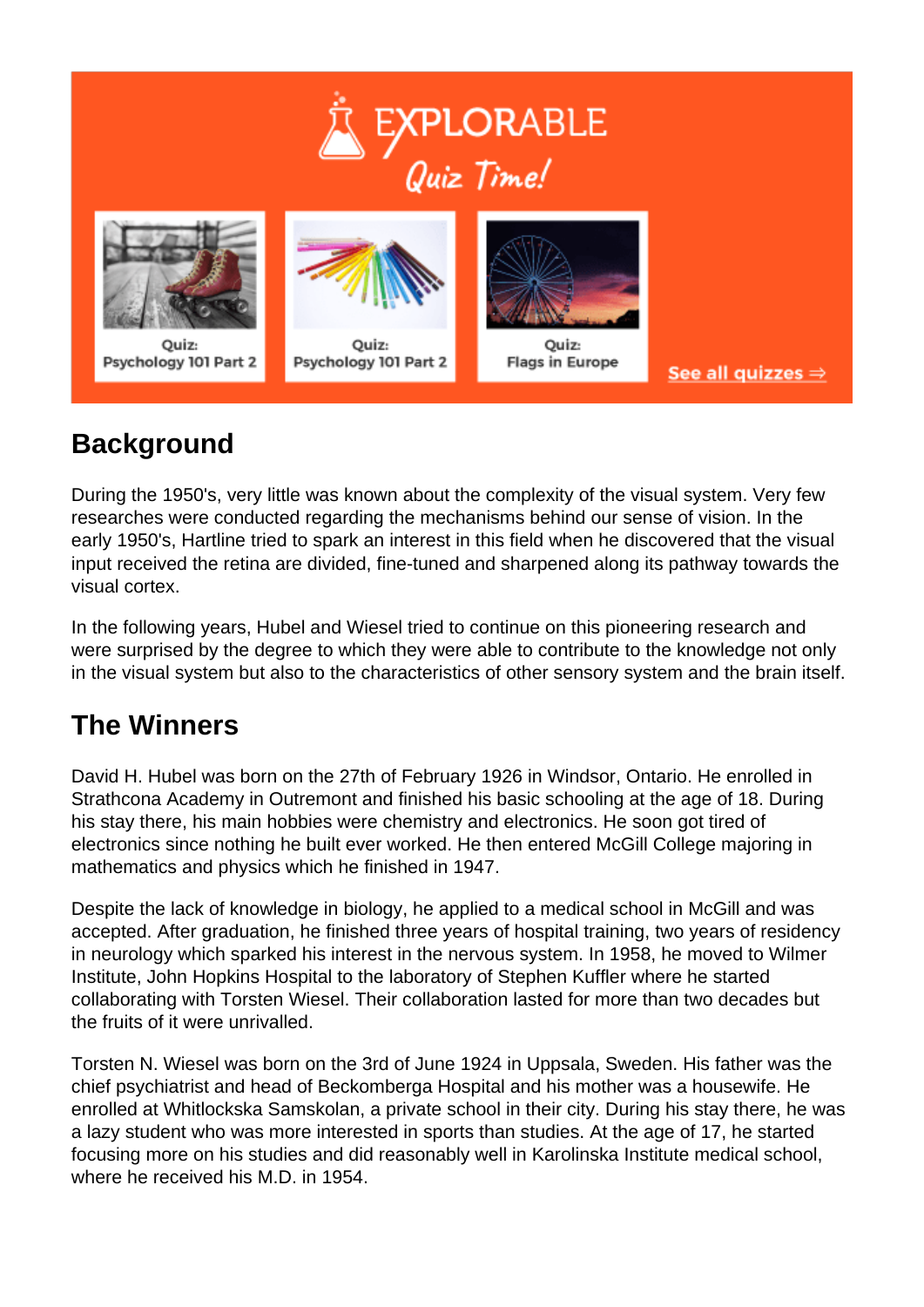In 1955, Wiesel moved to John Hopkins University under Stephen Kuffler. He underwent fellowship in ophthalmology and in 1958, he became an assistant professor in the university. During the same year, David Hubel joined their laboratory and decided to explore the central visual pathway. This marked the beginning of their twenty five years of collaboration.

### The Discovery

Hubel and Wiesel worked with cats and rhesus macaque monkeys as their experimental systems. They were able to show that after reaching the retina, the visual stimuli travel the optic nerve and make its way towards the lateral geniculate nucleus or LGN of the thalamus, the first visual processing center of the brain. From the LGN, the visual stimuli travel towards the visual cortex in the occipital lobe of the brain. These structures are the foundations of our current knowledge about the visual system.

Hubel and Wiesel then recorded the electrical impulses of the nerves in the [visual cortex](http://en.wikipedia.org/wiki/Visual_system)  $_{[1]}$  in response to various visual stimuli flashed before the eyes. They were able to differentiate two types of cells in the cortex which they named simple and complex. Simple cells respond to only one type of visual stimulus while the complex cells respond to multiple and opposite stimuli.

In another research, Hubel and Wiesel used autoradiography in tracing neuronal connections in the visual system and they found that the visual impulses from the two eyes remain separated in their path from the LGN to the visual cortex.

Furthermore, they found that the impulses then branch out creating a pattern of alternating columns along the grid of cortical cells. The two doctors then called these the ocular dominance columns. They also found that since the cells are arranged in columns, the analysis of the visual impulses takes place in an ordered sequence from one nerve cell to another and every nerve cell is responsible for one particular detail of the image. This means that the analysis and integration of the visual impulses are additive and progressive.

After forming a complete and coherent visual image in the visual cortex, the information is passed on to other parts of the brain to produce emotions and memory that are relevant to the visual image created by the visual cortex.

In their succeeding researches, they were able to show that the cells in the visual cortex have a critical period of development. They found that monocular deprivation in the first six weeks of macaque's life is sufficient to produce a shift in ocular preference. They also found that an animal with one eye closed for the first three months of life becomes blind in that eye. Their further examinations found no changes in the retina, no changes in the optic tract and LGN; therefore, the changes were in the visual cortex. They also found that visual stimuli are not enough to bring about normal development of the cortex, it was also necessary for the images to have various patterns and contours.

# Clinical Implications

Their discovery gave the scientific community a hint about the [plasticity of the brain](http://www.sharpbrains.com/blog/2008/02/26/brain-plasticity-how-learning-changes-your-brain/) [2] immediately after birth. Their findings also emphasized the role of an enriched environment on